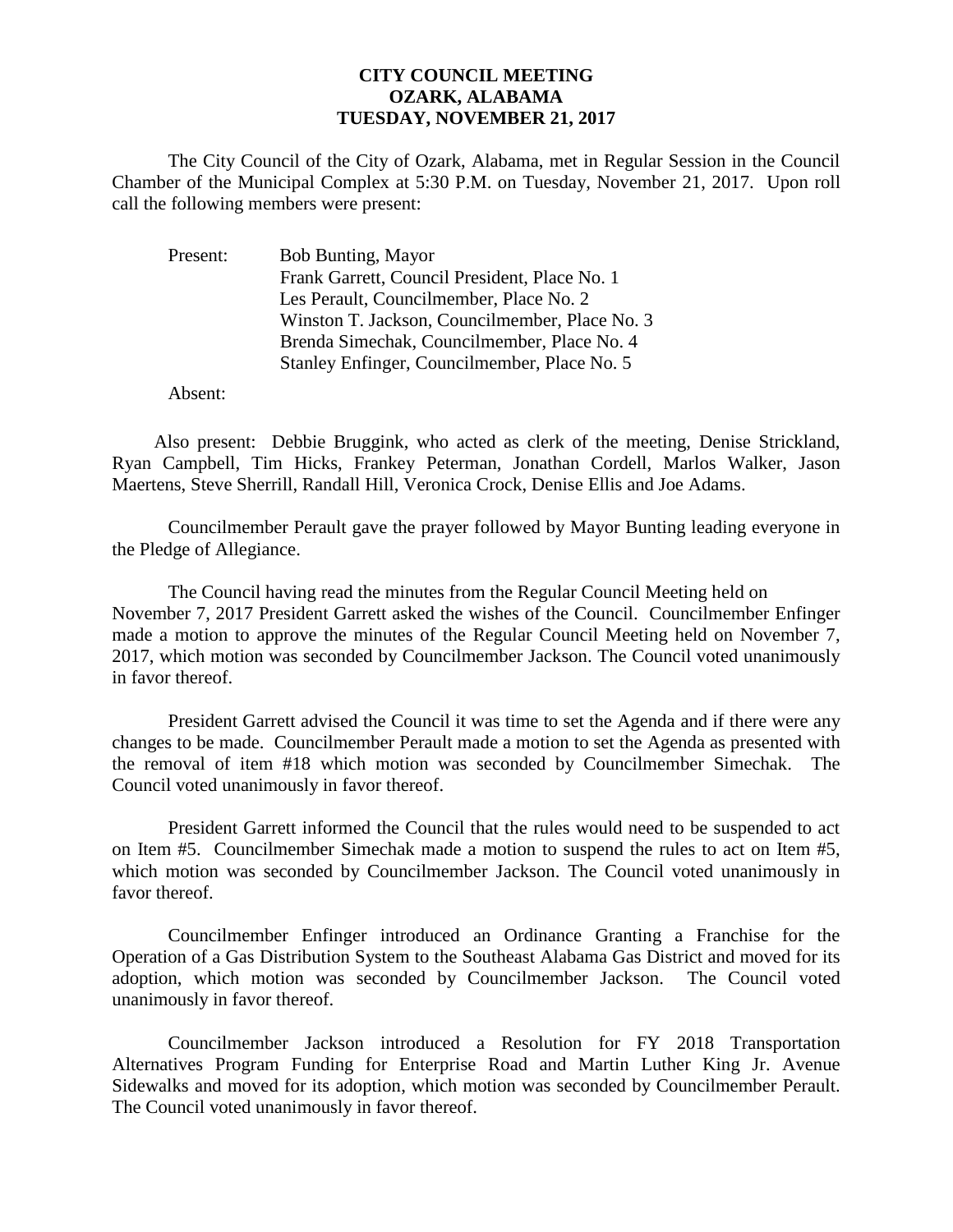Page 2 November 21, 2017

Councilmember Simechak introduced a Resolution Confirming the Cost of a Weed Lien at 1092 Campground Road and moved for its adoption, which motion was seconded by Councilmember Enfinger. The Council voted unanimously in favor thereof.

Councilmember Jackson made a motion to authorize the Mayor to execute the Work Authorization Agreement No. 2017-02 for New 10 Unit T-Hangar for Barge, Waggoner, Sumner and Cannon, Inc. E&A Services at the Ozark Airport- Blackwell Field, which motion was seconded by Councilmember Simechak. The Council voted unanimously in favor thereof.

Councilmember Perault made a motion to authorize the Mayor to execute an Agreement with the Ozark-Dale County Economic Development Corporation for Services, which motion was seconded by Councilmember Enfinger. The Council voted unanimously in favor thereof.

Councilmember Simechak made a motion to authorize the Mayor to execute a three (3) year contract with Rivertree Systems, Inc. for Examination Services, which motion was seconded by Councilmember Jackson. The Council voted unanimously in favor thereof.

Councilmember Perault made a motion to authorize the Mayor to execute an agreement with Bell Helicopter for Aircraft Rescue Firefighting Services, which motion was seconded by Councilmember Simechak. The Council voted unanimously in favor thereof.

Councilmember Enfinger made a motion to reject a Proposal Response on Property located at 646 Newton Avenue, which motion was seconded by Councilmember Simechak. The Council voted unanimously in favor thereof.

Councilmember Jackson made a motion to approve a Lease Agreement with ASA Services, LLC at the Ozark-Dale County Technology Center beginning December 1, 2017 and extending through November 31, 2018 in the amount of \$1,944 payable in 12 equal installments of \$162.00 per month, which motion was seconded by Councilmember Simechak. The Council voted unanimously in favor thereof.

Councilmember Simechak made a motion to approve the purchase off State Contract for a T191A Police Vehicle in the amount of \$21,836 and reduce the Police Department Operational Equipment and Supplies budget by \$15.00 and increase the Capital Outlay budget by \$15.00 to cover the cost of the vehicle, which motion was seconded by Councilmember Enfinger. The Council voted unanimously in favor thereof.

Councilmember Perault made a motion to appoint Alex Brown and Eddie Henderson to the Board of Adjustments & Appeals (Unsafe Bldg. Abatement Code) for a four (4) year term , which motion was seconded by Councilmember Enfinger. The Council voted unanimously in favor thereof.